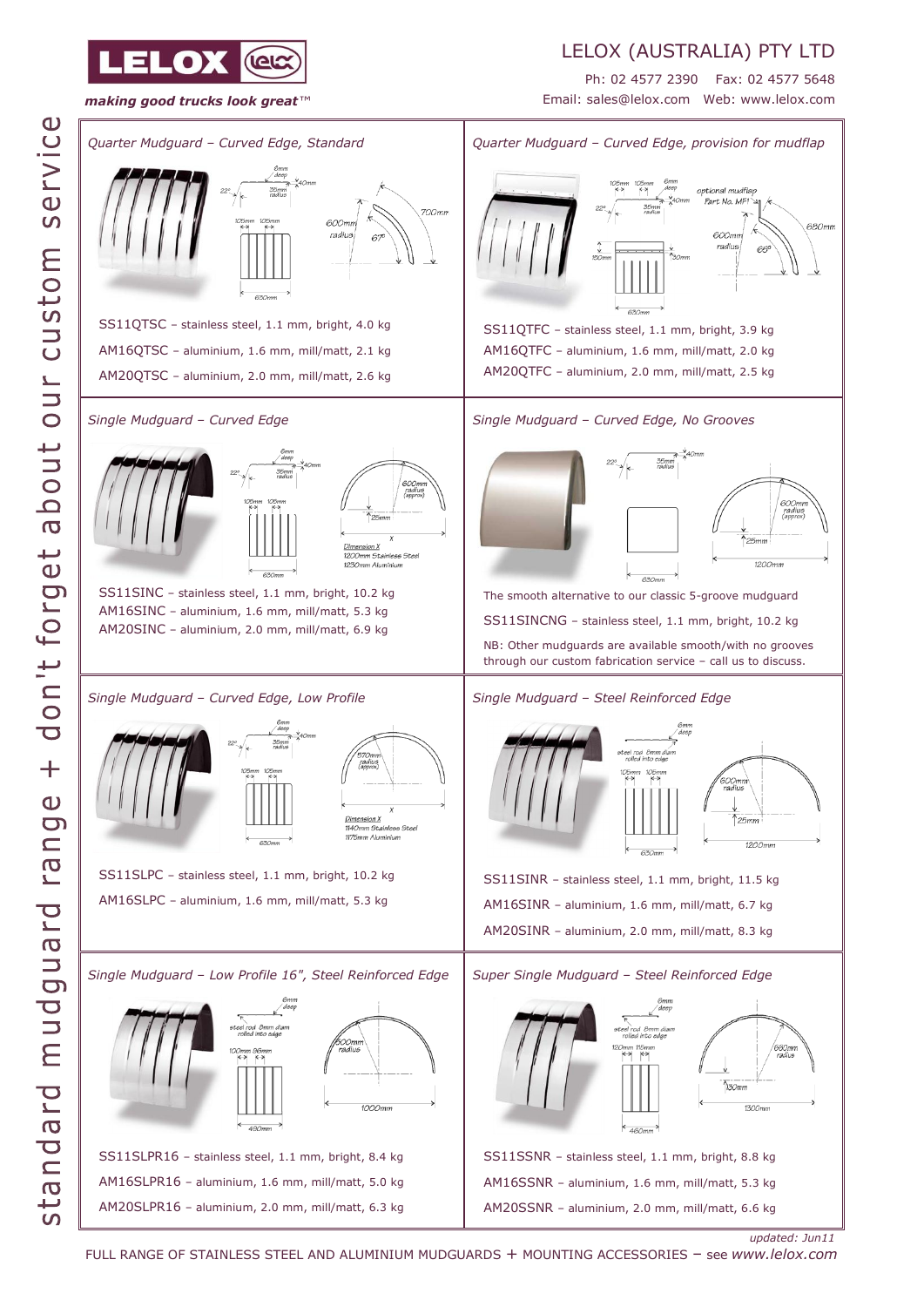

## LELOX (AUSTRALIA) PTY LTD

Ph: 02 4577 2390 Fax: 02 4577 5648 Email: sales@lelox.com Web: www.lelox.com

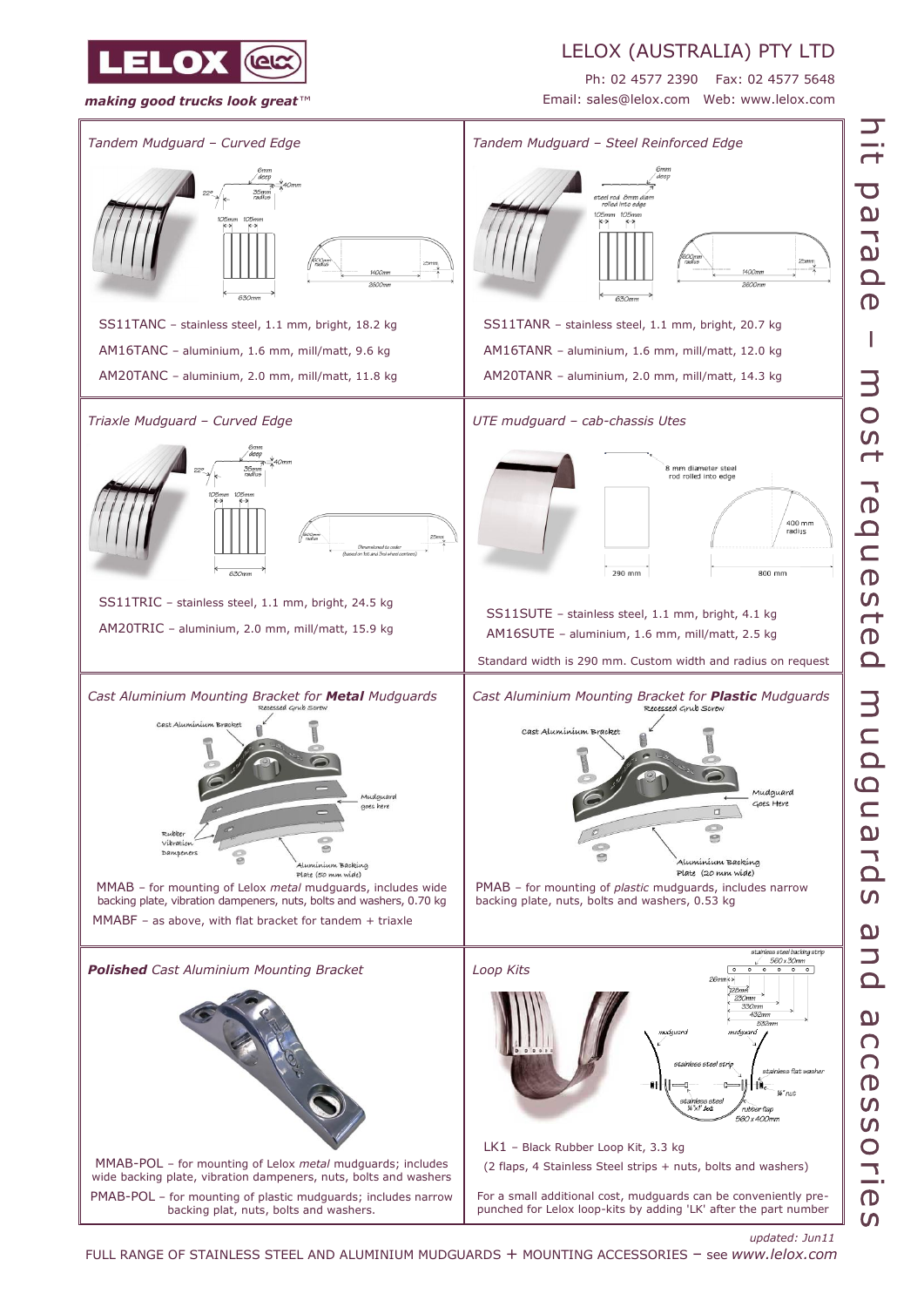

#### LELOX (AUSTRALIA) PTY LTD

Ph: 02 4577 2390 Fax: 02 4577 5648 Email: sales@lelox.com Web: www.lelox.com

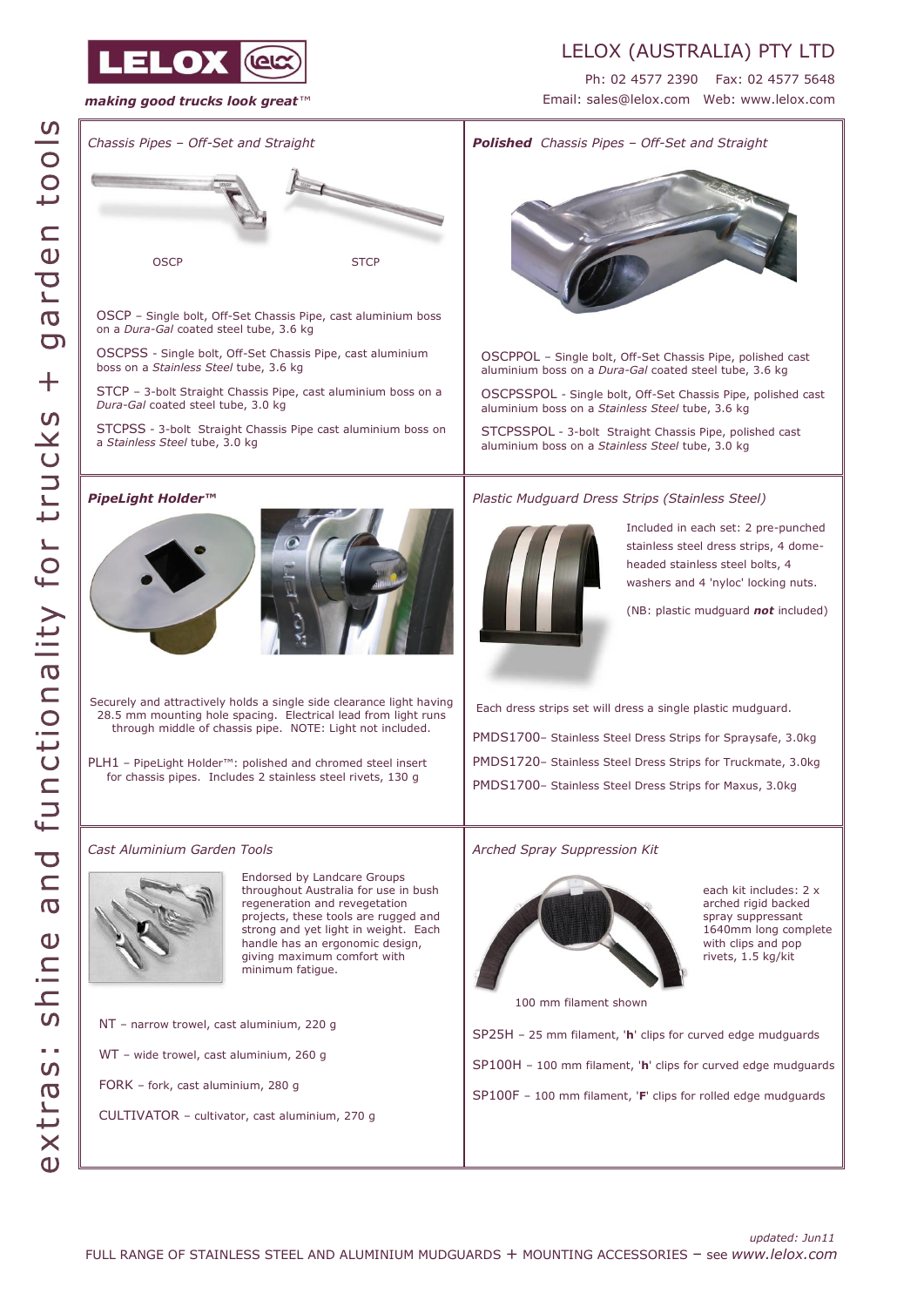

*making good trucks look great™*

# LELOX (AUSTRALIA) PTY LTD

Ph: 02 4577 2390 Fax: 02 4577 5648 Email: sales@lelox.com Web: www.lelox.com



*updated: Jun11* FULL RANGE OF STAINLESS STEEL AND ALUMINIUM MUDGUARDS + MOUNTING ACCESSORIES – see *www.lelox.com*